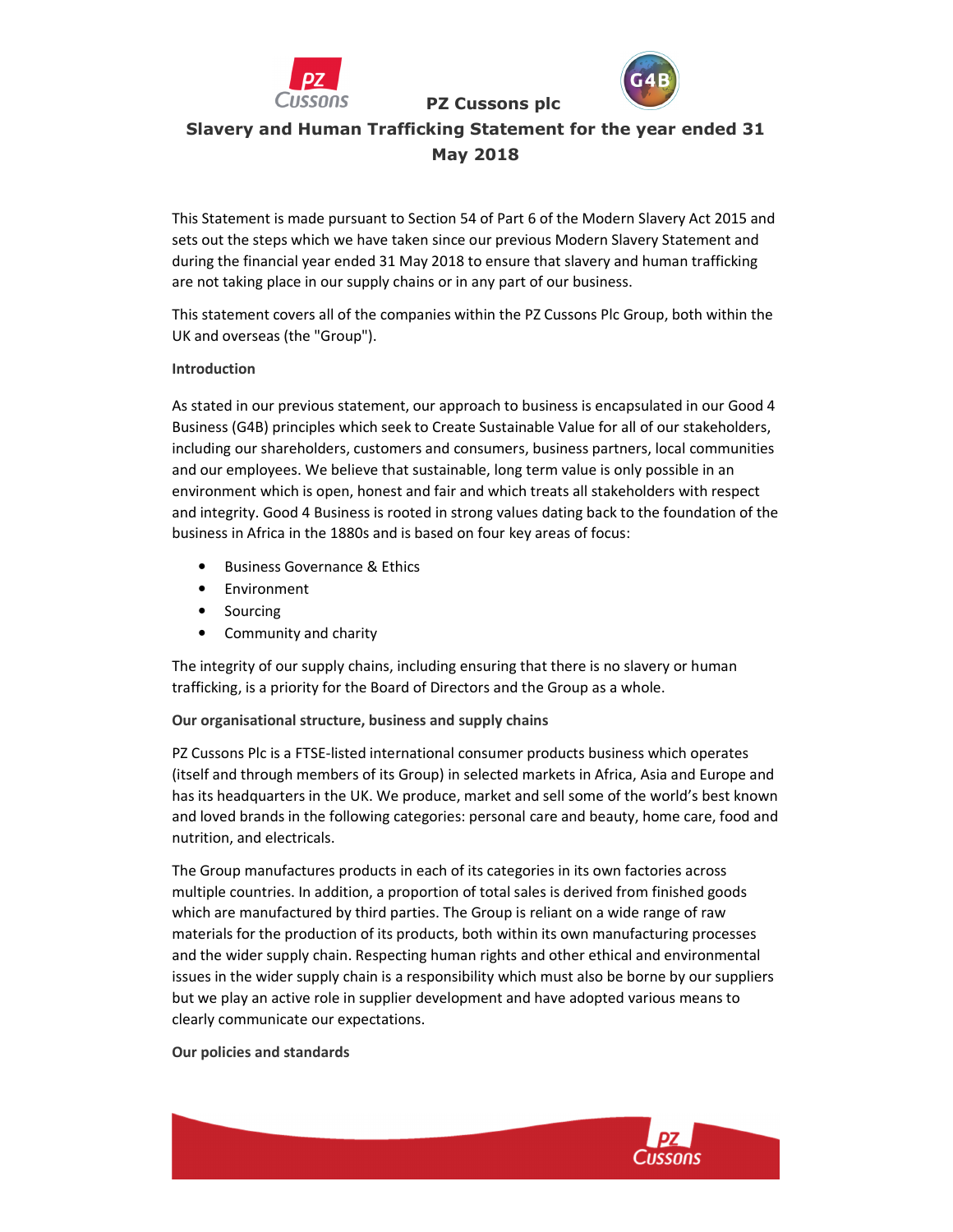



Slavery and Human Trafficking Statement for the year ended 31 May 2018

PZ Cussons plc

The Group maintains written policies which strictly prohibit the use of slavery or human trafficking in its supply chain. Our Good 4 Business framework strongly condemns - and provides that we shall have no involvement whatsoever in - forced labour, child slavery or any practice which is exploitative of children or exposes them to risk of harm. We will not work with third parties who are involved in any such practices.

These principles are also set out within the Group Procurement Code of Business Conduct (the "Procurement Code of Business Conduct") which contains guidance for the Group's procurement team on the Group's values and appropriate business practices. We expect businesses throughout our supply chain to adopt and enforce equivalent policies in their own operations and to encourage their suppliers to do the same. In addition, direct suppliers are required to confirm their compliance with the relevant laws and regulatory standards in all countries in which we operate.

In this regard, in April 2017, we enacted the PZ Cussons – Code of Conduct Document (the "Supplier Code of Conduct"). While the Procurement Code of Business Conduct is primarily an internal document to inform and regulate the actions of our employees, the Supplier Code of Conduct is primarily an external document applying to our suppliers. Under the Supplier Code of Conduct, our suppliers are expected to commit to all applicable laws and our Good 4 Business principles, including a 'zero tolerance' policy when it comes to unethical business behaviour such as forced and child labour; prohibitions on the use of slavery or human trafficking in the supply chain; and freedom of workers to form associations for collective bargaining.

We are currently rolling out the Supplier Code of Conduct to all our suppliers. To date, more than 60% of our direct suppliers in our home care and personal care categories have formally confirmed their alignment to the Supplier Code of Conduct, and we are making progress in our other categories.

The Group has in place a long-established whistle-blower system (our "Speak Up Policy") which encourages and enables employees as well as suppliers to raise confidentially (and anonymously if desired) any concerns or issues related to business conduct or activities, including in respect of slavery or human trafficking. This is in operation in all of the countries where the Group operates and is regularly refreshed and promoted. For the financial year ended 31 May 2018, we did not receive any complaints via the Speak Up Policy from either our employees or suppliers relating to slavery or human trafficking.

We comply fully with legislation relating to the limitation of working hours and minimum pay in all countries where we operate. In all of the countries in which we operate we seek to benefit local communities through programmes targeted at the preservation of the environment and the development of the health, wellbeing or enlightenment of the communities we support.

#### Due diligence and assessment of risk